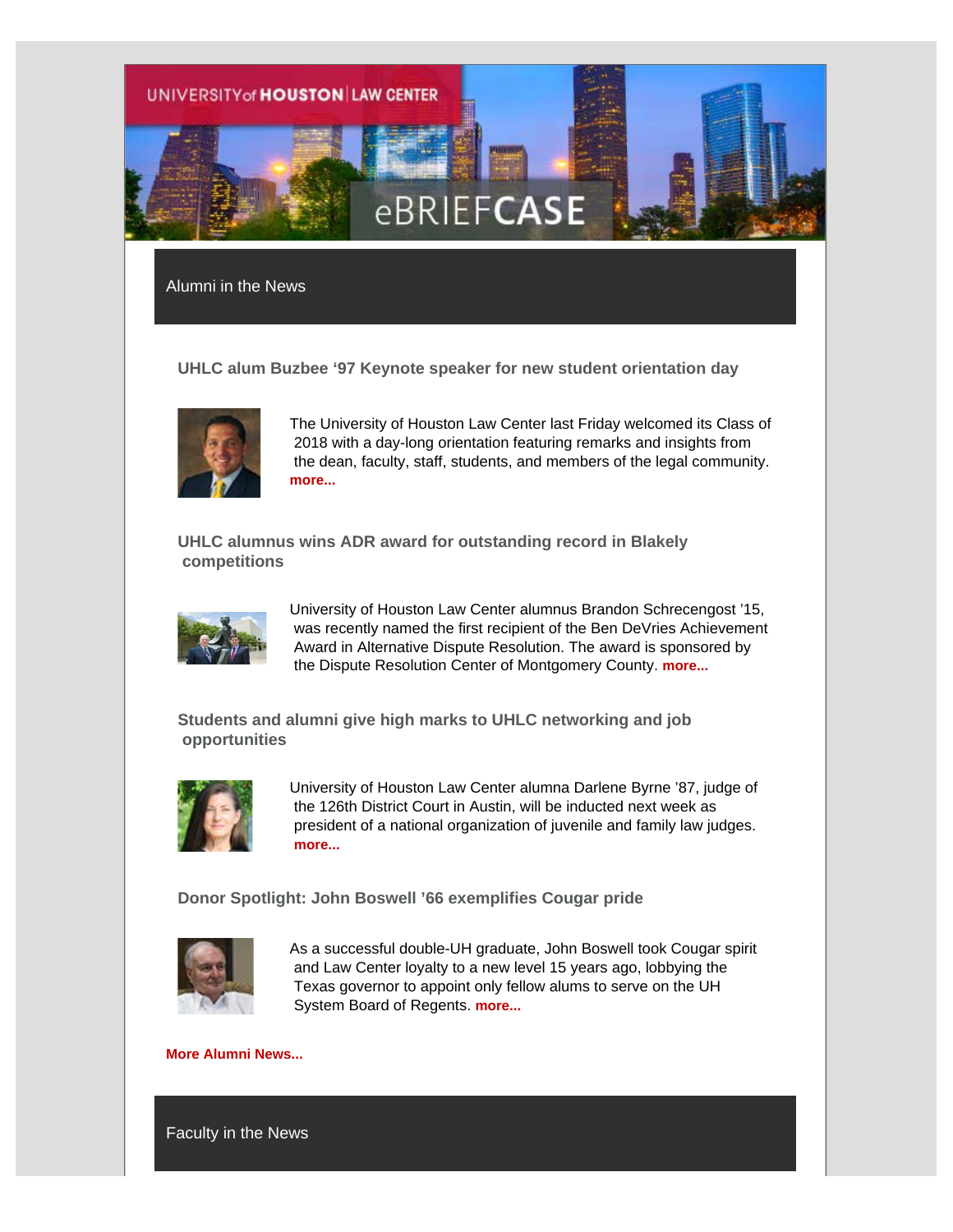**UHLC Professor and former Dean Raymond Nimmer named among the "Best Lawyers in America" for 22nd year.**



University of Houston Law Center Professor and former Dean Raymond T. Nimmer has been selected by his peers for the 22nd time as one of the nation's "Best Lawyers in America" his specialty areas.**[more...](http://uhouston.imodules.com/redirect.aspx?linkID=32368&eid=293047)**

**Federal circuit judges cite UHLC Prof Kumar in digital patent case**



Federal judges turned to an article by University of Houston Law Center Professor Sapna Kumar while questioning attorneys during oral arguments Tuesday in a case involving patents in the digital age.**[more...](http://uhouston.imodules.com/redirect.aspx?linkID=32367&eid=293047)**

**UHLC Prof. Linzer files amicus brief to the Supreme Court in consumer compulsory arbitration case**



University of Houston Law Center Professor Peter Linzer has filed a brief as a friend of the U.S. Supreme Court, urging it to take the unusual action of reconsidering its previous decision to review a consumer arbitration case and dismissing its writ of certiorari "as improvidently granted." **[more...](http://uhouston.imodules.com/redirect.aspx?linkID=32366&eid=293047)**

#### **[More Faculty News...](http://uhouston.imodules.com/redirect.aspx?linkID=32365&eid=293047)**

News & Events

**Foreign LL.M. students welcomed to the Law Center and the city**



Fifty-seven attorneys who earned their law degrees in 27 different countries were welcomed into the University of Houston Law Center's LL.M. program earlier this month and urged to make the most of their time while studying in Houston, one of the nation's most international cities. **[more...](http://uhouston.imodules.com/redirect.aspx?linkID=32364&eid=293047)**

**Dean highlights UH Law Center's influence during summertime tour of law firms and corporations**



It may be the dog days of summer, but University of Houston Law Center Dean Leonard M. Baynes has been in high gear. **[more...](http://uhouston.imodules.com/redirect.aspx?linkID=32363&eid=293047)**

**Same-sex marriage, 'Obamacare' take center stage at UHLC Supreme Court roundup**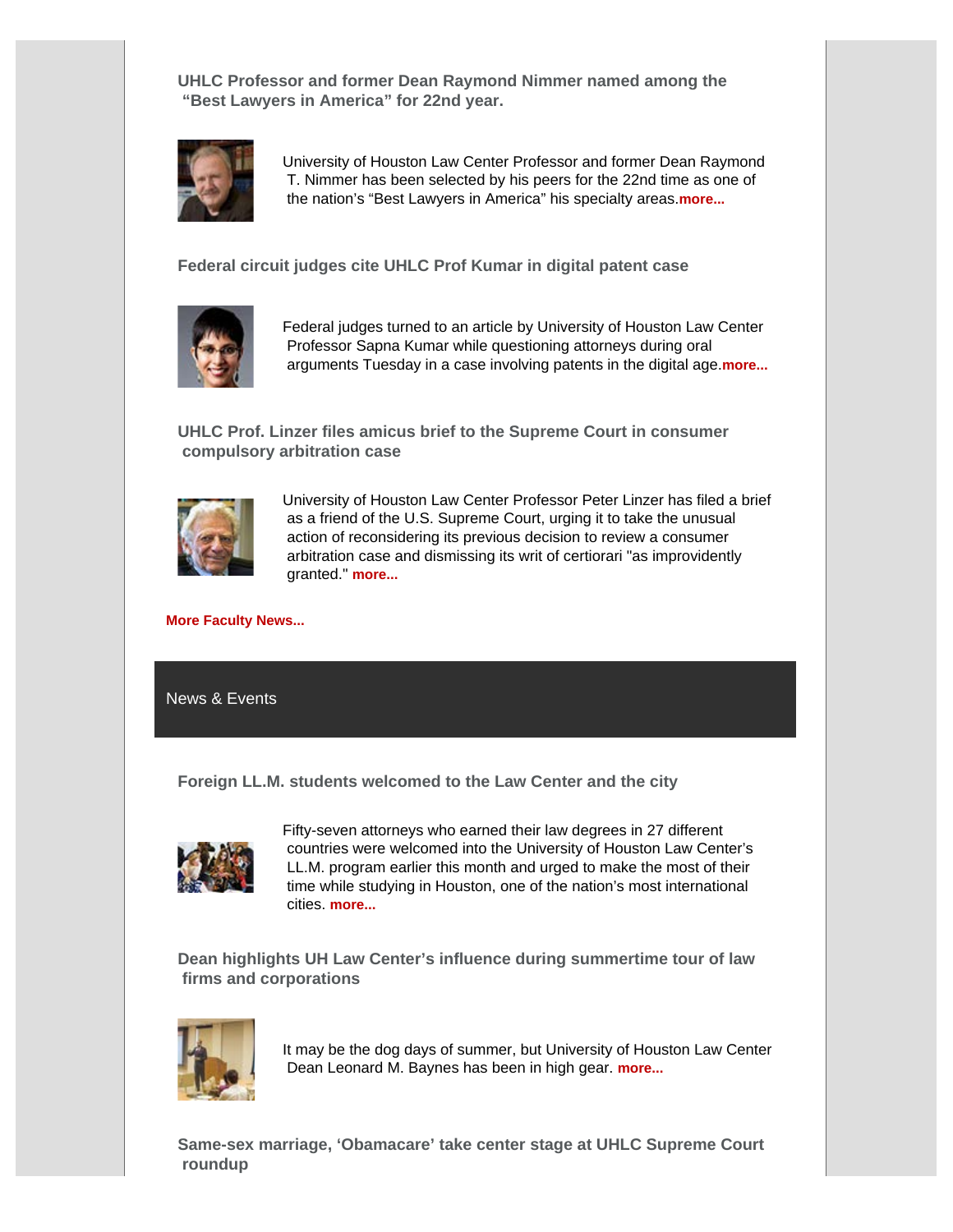

In its recently completed term, the U.S. Supreme Court made several landmark rulings – arguably the most sweeping of which was its finding that state bans on same-sex marriage were unconstitutional, making such unions legal across the land. **[more...](http://uhouston.imodules.com/redirect.aspx?linkID=32362&eid=293047)**

**[More UHLC News...](http://uhouston.imodules.com/redirect.aspx?linkID=32361&eid=293047)**

# **NIGHT COURT 2015**

This year's show, Lawyermania: A Hard Day's Night is a must-see musical comedy benefiting the University of Houston Law Center legal clinics in addition to other Houston-area legal charities. This Beatles-themed original show is written and performed by Houston lawyers and judges. Enjoy a day in the life of the Mad Men Ad Agency as they Help! British law firms invade the Houston legal scene in a raucous, Helter Skelter Magical Mystery Tour of Beatles' songs and 60's culture.

## **Aug 19-22, all shows starting at 7:30 PM Hobby Center, Zilkha Hall**

## **Tickets can be purchased at [www.nightcourt.org](http://uhouston.imodules.com/redirect.aspx?linkID=32355&eid=293047).**

**Enter "5NC2015" when you purchase your tickets for a \$5 discount. The show has been accredited for 2.0 hours of ethics CLE by the State Bar of Texas.**

## **100% CHALLENGE**

Each year, the 100% Challenge brings University of Houston Law Center alumni at firms, corporations, and other organizations together for a common purpose: maintaining excellence in legal education. The goal: to achieve 100% participation in giving by UH Law Alumni at those organizations that employ five or more alumni. With over 100 organizations participating in this year's campaign, 60 organizations achieved 100% participation in giving – a total exceeding the number of organizations reaching 100% participation in 2014. Many more came very close this year!

 The 100% Challenge is not possible without the generosity of its volunteers who give so freely of their time and efforts to encourage their colleagues to support the UH Law Center. Working with a team of dedicated volunteer captains from each organization, this year's 100% Challenge was led by a team of outstanding alumni who went above and beyond to ensure the success of the campaign:

> **Linda Glover '01** *Winstead PC Co-Chair of the 100% Challenge*